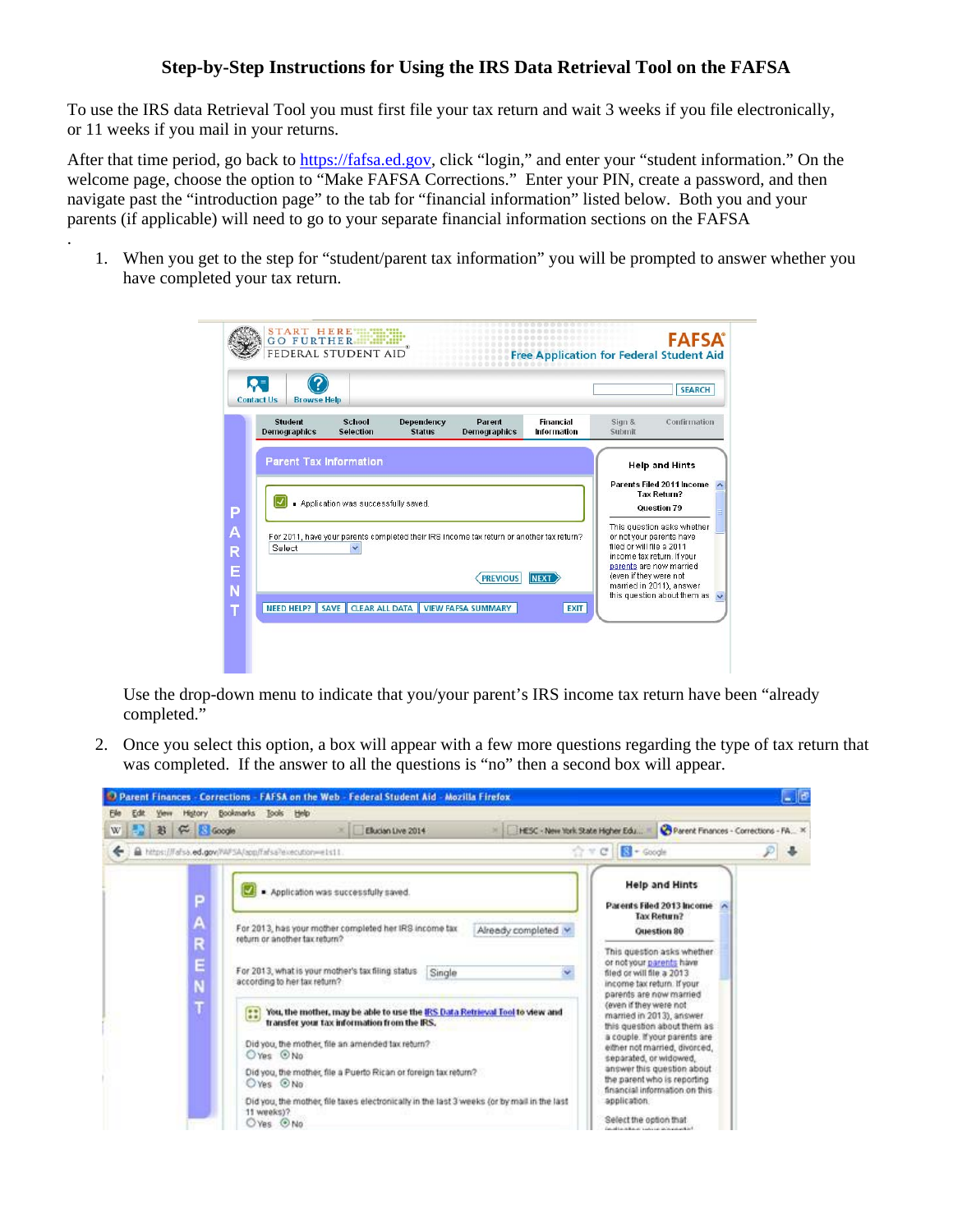(The questions will restrict you from using the IRS Data Retrieval option if you indicate that any of the following apply:

- Your marital status changed after December  $31<sup>st</sup>$  (from the Tax Year requested)
- You or they filed "married filing separately"
- You or they indicated "married" on the FAFSA but filed "head of household" on the tax return
- You or they filed an amended return
- You or they filed a foreign tax return

You may later be required to request a tax transcript from the IRS.)

3. The second box that appears will prompt you to select your status (Student/Mother/Father/Step-Parent) and enter your PIN. Immediately after entering your PIN, click the "link to IRS" button.



4. If eligible to use the tool, you will be transferred to the IRS Website. FAFSA-on-the-Web will notify you that you are leaving the FAFSA website and entering the IRS website to complete the transfer of your tax information. **Click ok**.

| The page at https://fafsaed.gov says:                                                                                                                                                                                                                                                     |
|-------------------------------------------------------------------------------------------------------------------------------------------------------------------------------------------------------------------------------------------------------------------------------------------|
| You are now leaving FAFSA on the Web and will be linked to the IRS Web site to view<br>vour IRS tax information.<br>If you click 'OK' your FAFSA will be saved and your current session will end.<br>Your saved FAFSA will automatically open when you transfer your information from the |
| IRS. If you do not transfer your information from the IRS, you will have to login to open<br>vour saved FAFSA.<br>Click 'OK' to continue. Otherwise, click 'Cancel.'                                                                                                                      |
| If you have questions or problems using this tool, contact Federal Student Aid's<br>Customer Service.                                                                                                                                                                                     |
| OK<br>Cance                                                                                                                                                                                                                                                                               |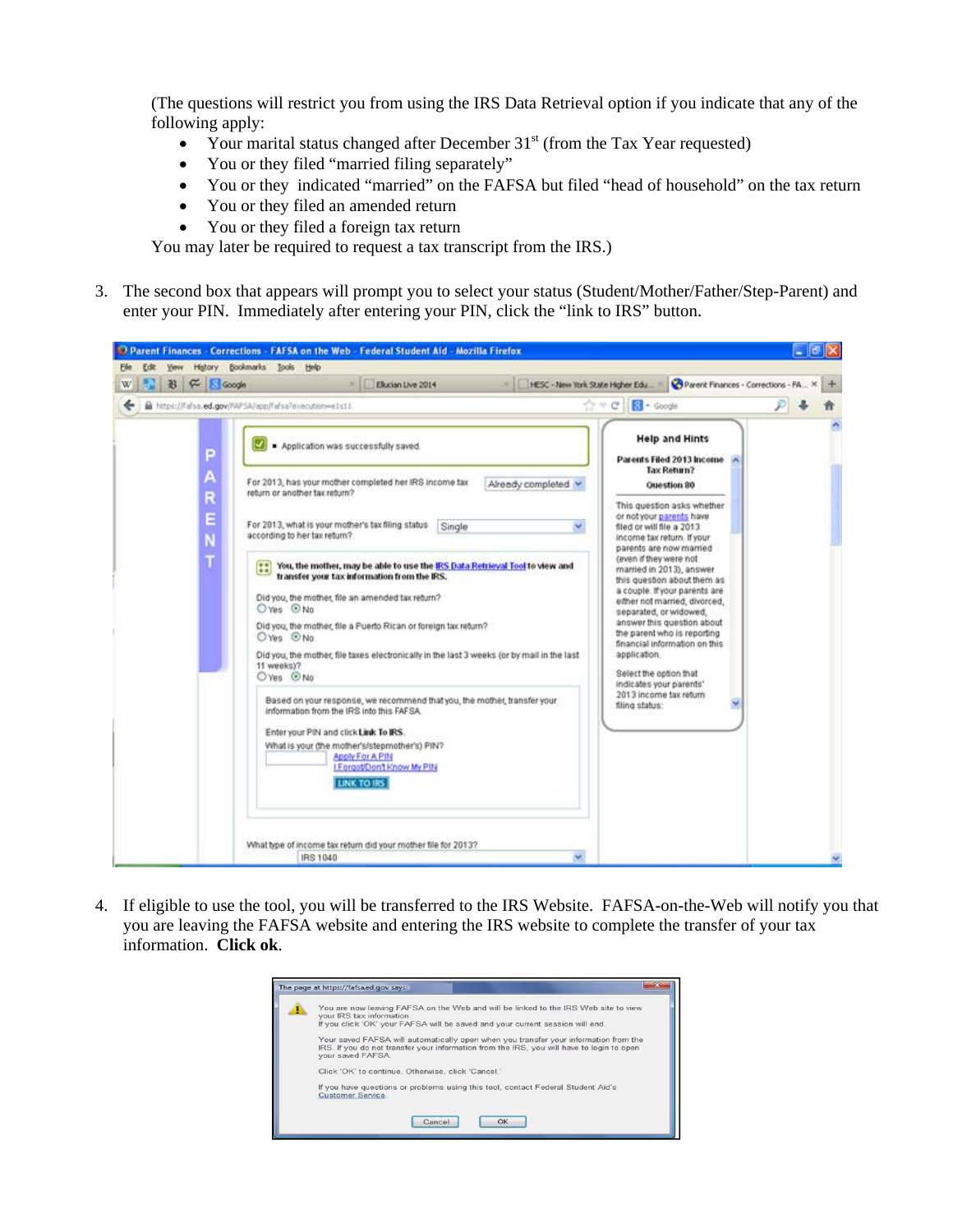5. On the IRS Web site, you will be prompted to enter information as it appears on your tax return. It is important that you complete this section exactly as it appears on your tax return or your information may not match with IRS records and the data retrieval may not go through.

| Internal Revenue Service<br>United States Department of the Treasury                                                       | Log Out   Help<br>003 Web Page - Input Shared Secrets |                  |  |  |  |
|----------------------------------------------------------------------------------------------------------------------------|-------------------------------------------------------|------------------|--|--|--|
| <b>Get My Federal Income Tax Information</b><br>See our Privacy Notice regarding ourrequest for your personal information. |                                                       |                  |  |  |  |
| Enter the following information as it appears on your                                                                      | Federal Income Tax Return.                            | Required fields" |  |  |  |
| <b>First Name*</b>                                                                                                         |                                                       |                  |  |  |  |
| Last Name <sup>*</sup>                                                                                                     | Smith                                                 |                  |  |  |  |
| Social Security Number*                                                                                                    | ***. **. 6789                                         |                  |  |  |  |
| Date of Birth."                                                                                                            | 0.4<br>1990<br>01<br>$\prime$                         |                  |  |  |  |
| Address <sup>*</sup> <sup><i>O</i></sup><br>P. Q. Box<br>and/or<br><b>Street Address</b>                                   |                                                       |                  |  |  |  |
| Apt. Number (Required if it appears on your tax return)                                                                    |                                                       |                  |  |  |  |
| Country <sup>*</sup>                                                                                                       | $\checkmark$<br><b>United States</b>                  |                  |  |  |  |
| City, Town or Post Office*                                                                                                 |                                                       |                  |  |  |  |
| State/U.S. Territory                                                                                                       | $\sim$<br><b>Select One</b>                           |                  |  |  |  |
| ZIPCode <sup>*</sup>                                                                                                       |                                                       |                  |  |  |  |
| <b>Filing Status*</b>                                                                                                      | $\checkmark$<br><b>Select One</b>                     |                  |  |  |  |

6. Once the IRS has authenticated your identity, your IRS tax information will display. You may then choose to transfer your information from the IRS into your FAFSA by checking the "Transfer My Tax Information into the FAFSA" and clicking "Transfer Now" button (see below).

| <b>@IRS.gov</b>                                                                                                                                                                                                                                                                                                              |                                                                                                                                                                                               | Return to FAF SAIL og Out   Help                                                                                                                                                           |
|------------------------------------------------------------------------------------------------------------------------------------------------------------------------------------------------------------------------------------------------------------------------------------------------------------------------------|-----------------------------------------------------------------------------------------------------------------------------------------------------------------------------------------------|--------------------------------------------------------------------------------------------------------------------------------------------------------------------------------------------|
| Parent <yyyy> Federal Income Tax Information</yyyy>                                                                                                                                                                                                                                                                          |                                                                                                                                                                                               |                                                                                                                                                                                            |
| The information below is your tax information that will help you answer's ome of the questions on the FAFSA.                                                                                                                                                                                                                 |                                                                                                                                                                                               |                                                                                                                                                                                            |
|                                                                                                                                                                                                                                                                                                                              | <b>My Tax Information</b>                                                                                                                                                                     | <b>FAFSA Question Numbers</b> ?                                                                                                                                                            |
| <b>Tax Year</b>                                                                                                                                                                                                                                                                                                              |                                                                                                                                                                                               |                                                                                                                                                                                            |
| Name(s)                                                                                                                                                                                                                                                                                                                      | <joe &="" jane<="" td=""><td></td></joe>                                                                                                                                                      |                                                                                                                                                                                            |
| Social Security Number                                                                                                                                                                                                                                                                                                       | action, 10, 157,893                                                                                                                                                                           |                                                                                                                                                                                            |
| <b>Filing Status</b>                                                                                                                                                                                                                                                                                                         | <married-filed joint="" return=""></married-filed>                                                                                                                                            |                                                                                                                                                                                            |
| Type of Tax Return Filed                                                                                                                                                                                                                                                                                                     | < 1040                                                                                                                                                                                        | Question<br>compared to FAFSA                                                                                                                                                              |
| Adjusted Gross Income                                                                                                                                                                                                                                                                                                        | <3128.721>                                                                                                                                                                                    | Question<br>on the FAFSA                                                                                                                                                                   |
| <b>Income Tax</b>                                                                                                                                                                                                                                                                                                            | $-331,400$                                                                                                                                                                                    | Quastion citib on the FAFSA                                                                                                                                                                |
| <b>IRS</b> Exemptions                                                                                                                                                                                                                                                                                                        | $5 - 5$                                                                                                                                                                                       | Question<##>on the FAFSA                                                                                                                                                                   |
| <b>Education Credits</b>                                                                                                                                                                                                                                                                                                     | 52,500                                                                                                                                                                                        | Question<br>contraction<br>contraction<br>contraction<br>contraction<br>contraction<br>contraction<br>contraction<br>contraction<br>contraction<br>contraction<br>contraction<br>contracti |
| IRA Deductions and Payments                                                                                                                                                                                                                                                                                                  | $<$ 52.500 $<$                                                                                                                                                                                | Question<##> on the FAFSA                                                                                                                                                                  |
| Tax-Exempt Interest Income                                                                                                                                                                                                                                                                                                   | \$2.500                                                                                                                                                                                       | Question CBD on the FAFSA                                                                                                                                                                  |
| Un tax ed IRA Distributions <sup>2</sup>                                                                                                                                                                                                                                                                                     | < \$2,600                                                                                                                                                                                     | Question<##> on the FAFSA                                                                                                                                                                  |
| Unitaxed Pensions <sup>2</sup>                                                                                                                                                                                                                                                                                               | -482.600>                                                                                                                                                                                     | Question<##> on the FAFSA                                                                                                                                                                  |
| Print this page for your records before choosing an option below.<br>Transfer My Tax Information into the FAFSA<br>Check this box if you are choosing to transfer your information.                                                                                                                                          | The tax information provided above will populate the answers to the appropriate FAFSA questions.<br>After the FAFSA is populated your IRS session will end and you will return to your FAFSA. | Ω<br><b>Transfer Now</b>                                                                                                                                                                   |
| Do Not Transfer My Tax Information and Return to the FAFSA @<br>By clicking the "Do Not Transfer" button, you are choosing not to transfer your tax information<br>electronically. Your IRS session will end and you will return to your FAFSA.<br>You may still use this tax information to input the data into your FAFSA. |                                                                                                                                                                                               | <b>Do Not Transfer</b>                                                                                                                                                                     |